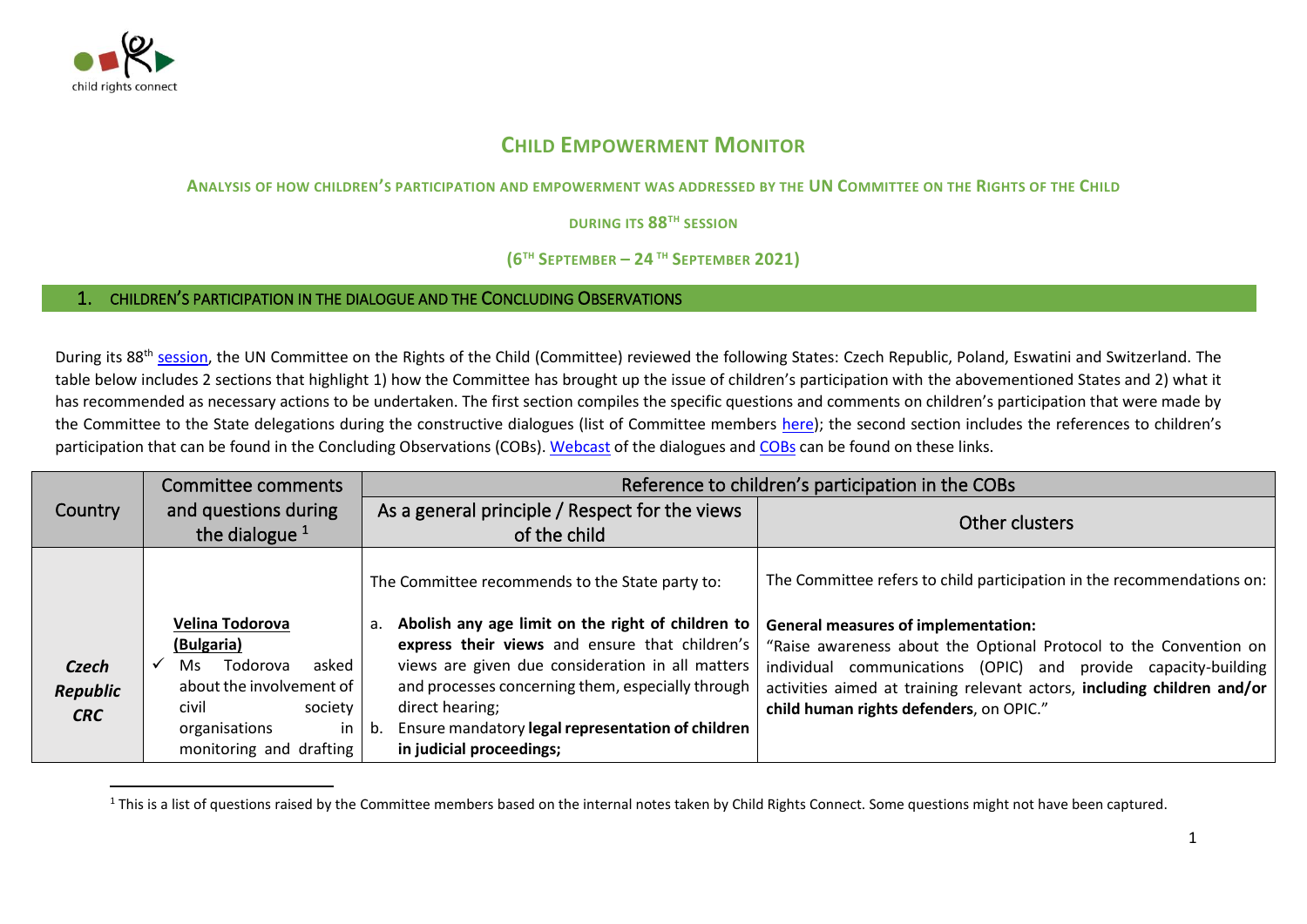

|  | on children's<br>policies      |                |                                                     | Family environment and alternative care:                                    |
|--|--------------------------------|----------------|-----------------------------------------------------|-----------------------------------------------------------------------------|
|  | Therefore she<br>rights.       | $\mathsf{C}$ . | Resume the consideration of the draft law on the    | "The Committee notes the legislative amendments that transformed            |
|  | asked if the children are      |                | development of youth participation;                 | adoption into a form of parenting, require consent for adoption for a       |
|  | invited and consulted.         |                |                                                     | child above 12 and oblige adoptive parents to inform the child of           |
|  |                                | d.             | Encourage,<br>promote<br>and<br>support<br>the      | adoption before starting school."                                           |
|  |                                |                | participation of children in school parliaments     |                                                                             |
|  | <b>Richen Chophel (Bhutan)</b> |                | and the National Parliament of Children and         |                                                                             |
|  | Mr Chophel stated that         |                | Youth throughout the territory, with particular     | <b>Basic health and welfare:</b>                                            |
|  | the State party should         |                | attention to children in vulnerable situations; and | "Evaluate the child and adolescent health strategy and formulate a          |
|  | abolish any age limit on       |                | ensure that children's views expressed through      | subsequent strategy and an action plan with a dedicated budget and a        |
|  | the right of children to       |                | these channels truly impact political discussions   | monitoring mechanism, with the participation of children."                  |
|  | express their views.           |                | and decisions affecting them.                       |                                                                             |
|  |                                |                |                                                     |                                                                             |
|  |                                |                |                                                     | <b>Special protection measures:</b>                                         |
|  | Sopio Kildaze (Georgia)        |                |                                                     | "The Committee urges the State party to ensure that the best interests      |
|  | The declaration for an         |                |                                                     | of the child are a primary consideration, that children are heard in asylum |
|  | assembly had to be done        |                |                                                     | and migration-related procedures and that their views are duly taken        |
|  | by a person above 18           |                |                                                     | into account; and establish a procedure for best interests determination    |
|  | years old. Thus, Ms.           |                |                                                     | in such procedures and build the authorities' capacity to apply it."        |
|  | Kildaze asked why Czech        |                |                                                     |                                                                             |
|  | Republic doesn't give          |                |                                                     |                                                                             |
|  | the rights to children to      |                |                                                     |                                                                             |
|  | organize and participate       |                |                                                     |                                                                             |
|  | in an assembly.                |                |                                                     |                                                                             |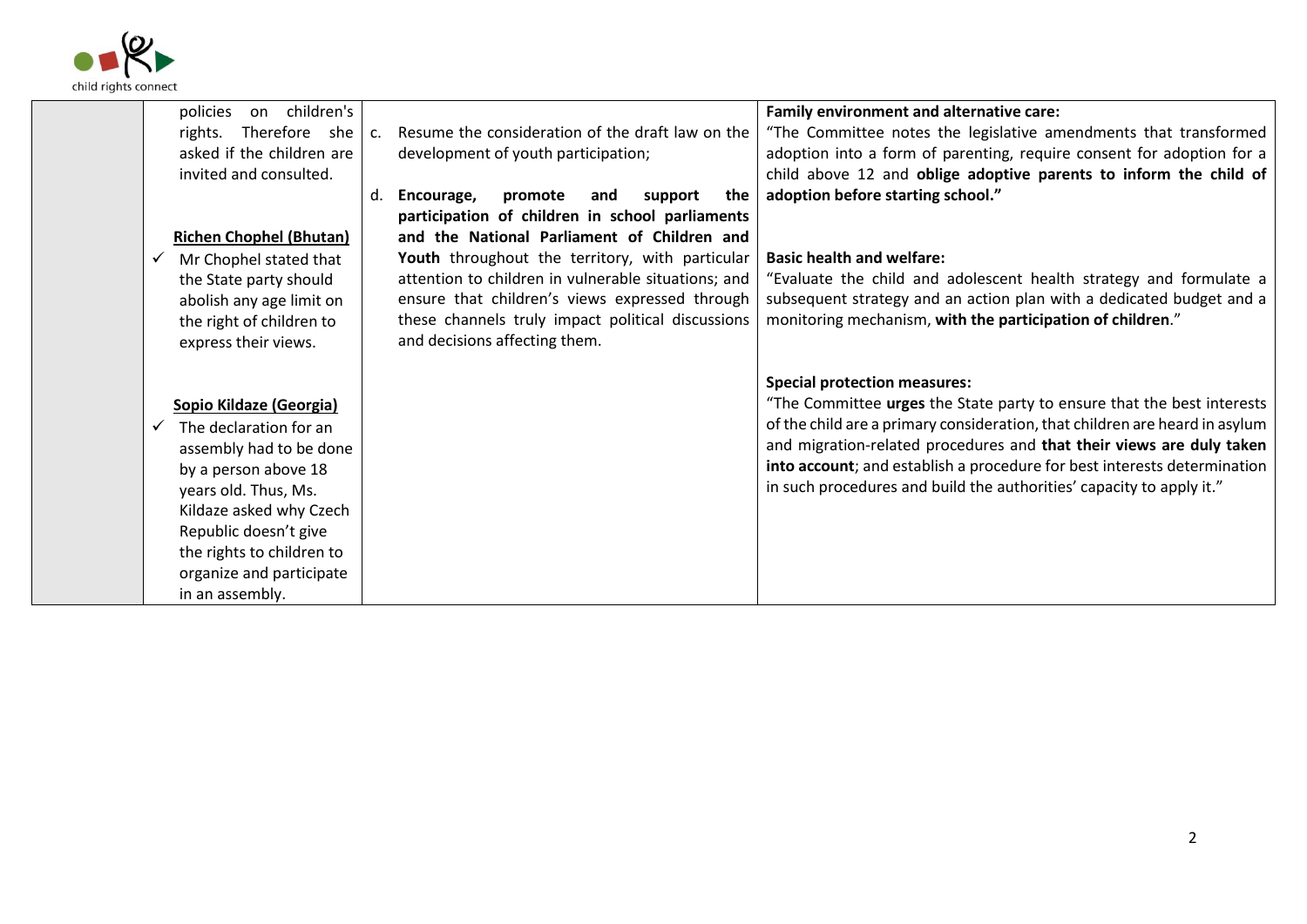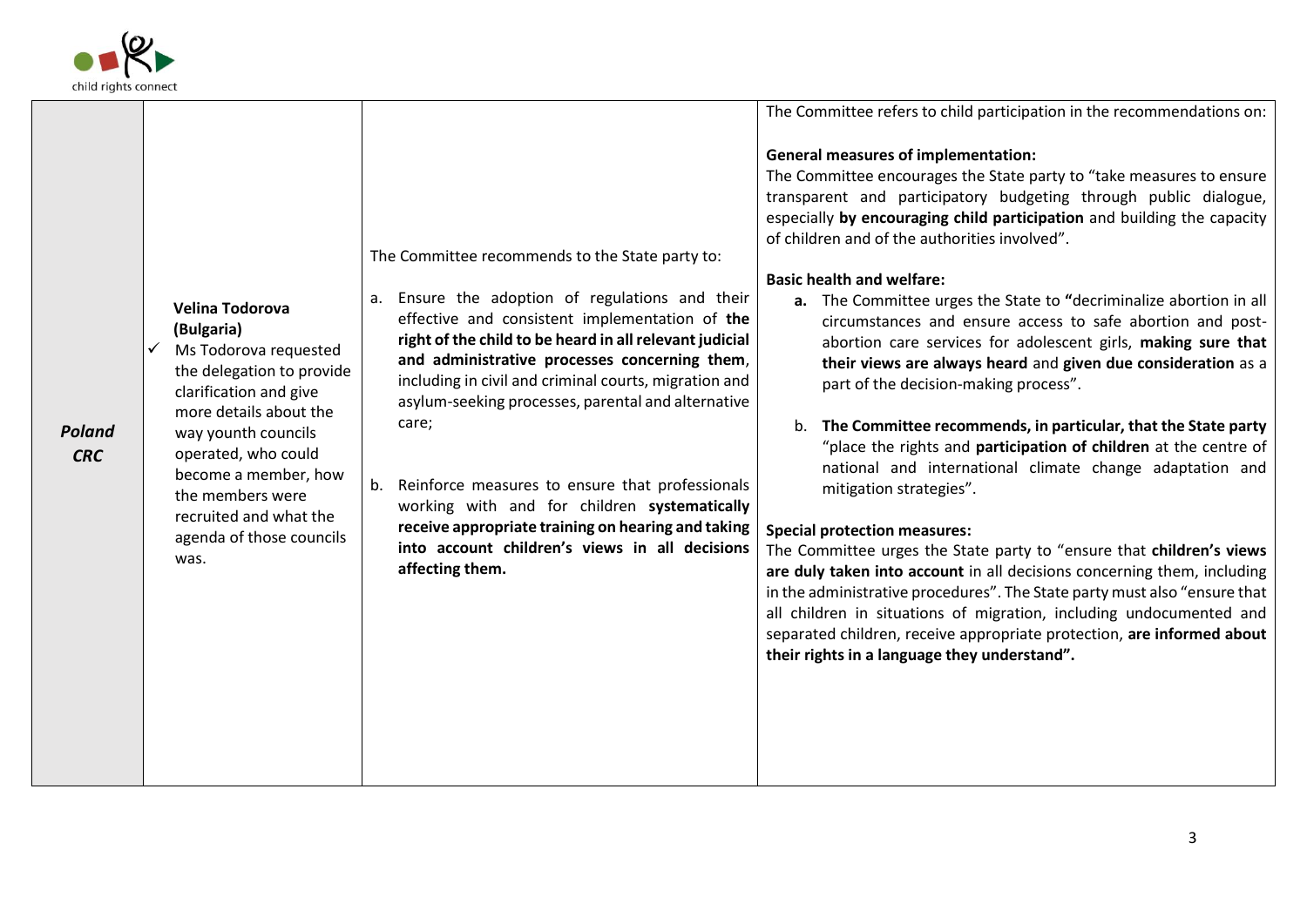

| Eswatini<br><b>CRC</b>    | <b>Hind Ayoubi-Idrissi</b><br>(Morocco)<br>Ms. Ayoubi-Idrissi asked<br>what steps are being<br>taken to ensure child<br>participation and what is<br>being done to address<br>cultural resistance.<br><b>Ann Skelton (South</b><br>Africa)<br>Ms Skelton noted that<br>Eswatini tells anything in<br>its report about the<br>child's opinion. | The Committee urges the State party to ensure the<br>meaningful participation of children in the design and<br>implementation of policies and programmes aimed at<br>achieving all 17 Sustainable Development Goals as far<br>as they concern children.<br>The Committee also notes that the Children's<br>Protection and Welfare Act provides for the<br>participation of children in matters that concern them.<br>The Committee recommends to the State party to:<br>Establish a platform for children's structured<br>а.<br>participation and consider re-establishing the<br><b>Children's Parliament Forums;</b><br>meaningful<br>b. Promote<br>empowered<br>and<br>participation of all children within the family,<br>communities and schools and include children in<br>decision-making in all matters related to them. | The Committee refers to child participation in the recommendations on:<br><b>Basic Health and welfare:</b><br>The Committee recommends that the State party:<br>a. "ensure girls access to family planning services, affordable<br>contraceptives and safe abortion and post-abortion care<br>services, and ensure that their views are always heard and given<br>due consideration in abortion decisions".<br>"increase the efficiency in biomass usage to protect the forest<br>b.<br>ecosystems and accelerate the transition to renewable energy;<br>reduce vulnerability of children to the impacts of climate change<br>by building their adaptive capacity and resilience; ensure that<br>their special vulnerabilities and views are taken into account in<br>preparing early warning systems and disaster risk management<br>plans". |
|---------------------------|-----------------------------------------------------------------------------------------------------------------------------------------------------------------------------------------------------------------------------------------------------------------------------------------------------------------------------------------------|----------------------------------------------------------------------------------------------------------------------------------------------------------------------------------------------------------------------------------------------------------------------------------------------------------------------------------------------------------------------------------------------------------------------------------------------------------------------------------------------------------------------------------------------------------------------------------------------------------------------------------------------------------------------------------------------------------------------------------------------------------------------------------------------------------------------------------|-----------------------------------------------------------------------------------------------------------------------------------------------------------------------------------------------------------------------------------------------------------------------------------------------------------------------------------------------------------------------------------------------------------------------------------------------------------------------------------------------------------------------------------------------------------------------------------------------------------------------------------------------------------------------------------------------------------------------------------------------------------------------------------------------------------------------------------------------|
| Switzerland<br><b>CRC</b> | <b>Benoît Van Keirsbilck</b><br>(Belgium)<br>Regarding the issue of<br>lowering the voting<br>rights in Switzerland, Mr.<br>Van Keirsbilck asked<br>what is the possibility for<br>children to be involved<br>in structures of a<br>political nature.                                                                                         | As one of the main recommendations, the Committee<br>urges the State party to ensure the meaningful<br>participation of children in the design and<br>implementation of policies and programmes aimed at<br>achieving all 17 Sustainable Development Goals as far<br>as they concern children.<br>The Committee also recommends to the State party to:<br>a. Guarantee children's right to be heard in any<br>decision affecting them, including in criminal<br>and asylum proceedings, and ensure that this                                                                                                                                                                                                                                                                                                                     | The Committee refers to child participation in the recommendations on:<br><b>General measures of implementationn:</b><br>"Ensure that a body for children's rights at the federal level is provided<br>with the human, technical and financial resources necessary for its<br>effective operation, and includes the participation of children and civil<br>society".<br><b>General principles:</b><br>"Evaluate, with the participation of children and civil society, existing<br>measures aimed at combating discrimination against children in                                                                                                                                                                                                                                                                                             |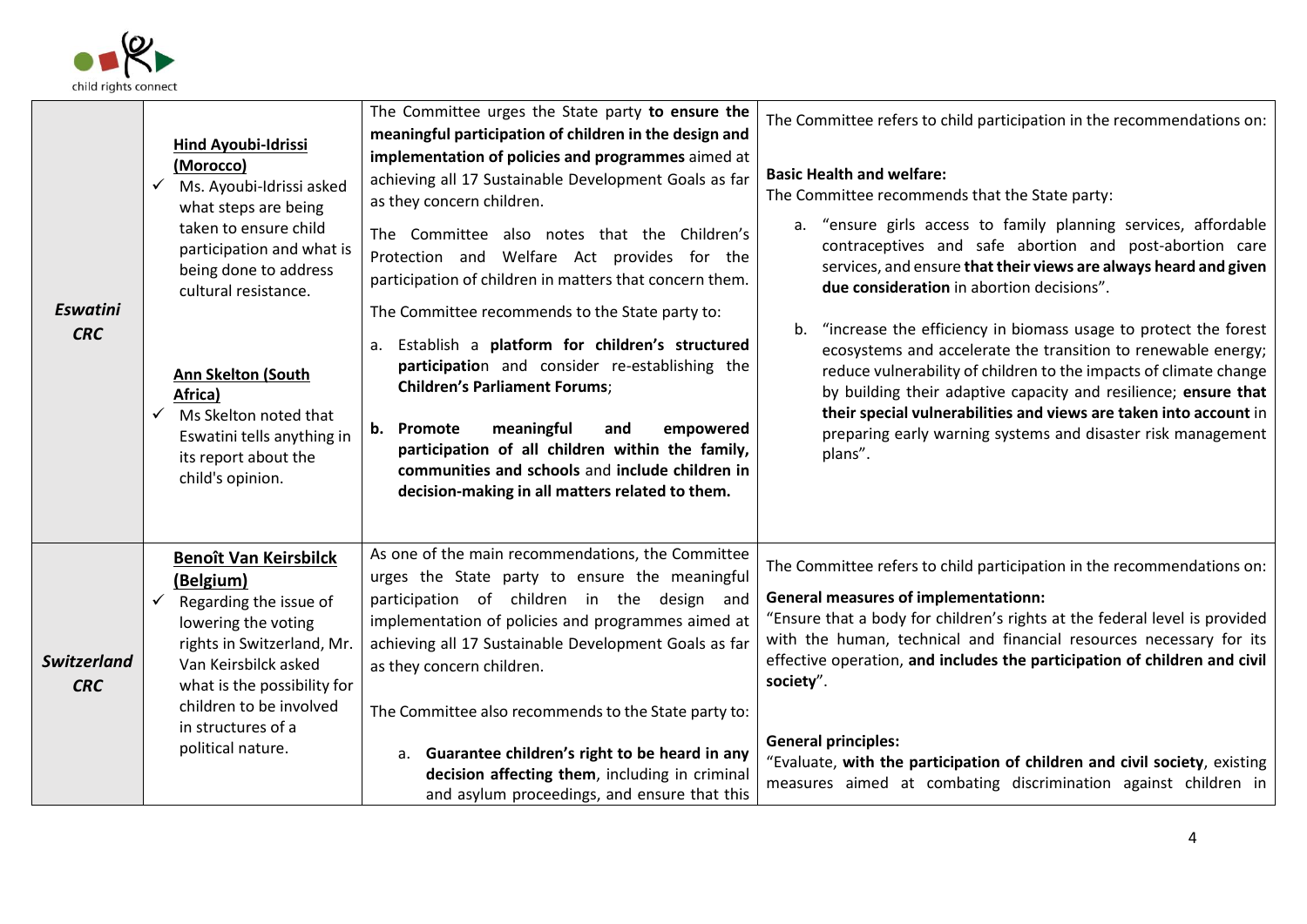

| guarantee extends to children with disabilities,<br>disadvantaged situations, in order to assess their impact and revise<br>children in alternative care, young children and<br>measures accordingly".<br>asylumseeking, refugee and migrant children;                                                                                                                                                                                                                                                                                                                         |
|--------------------------------------------------------------------------------------------------------------------------------------------------------------------------------------------------------------------------------------------------------------------------------------------------------------------------------------------------------------------------------------------------------------------------------------------------------------------------------------------------------------------------------------------------------------------------------|
| Violence against children:<br>Strengthen measures to promote the<br>b.<br>"Prohibit the performance of unnecessary medical or surgical treatment<br>meaningful and empowered participation of<br>on intersex children where those procedures may be safely deferred<br>all children, in particular children in<br>until children are able to provide their informed consent".<br>disadvantaged situations, within the family,<br>the community and in schools, such as by                                                                                                      |
| developing toolkits for consulting children on<br>Family environment and alternative care:<br>national policy issues, introducing school<br>"Ensure that children in alternative care are heard in decisions affecting<br>councils, and ensuring that the outcomes of<br>them throughout their stay, and that relevant authorities have the<br>children's councils and parliaments and the<br>technical capacities required to guarantee respect for children's views<br>federal youth session are systematically fed<br>in alternative care".<br>into public decision-making; |
| Develop initiatives aimed at increasing child<br><b>Basic health and welfare:</b><br>participation and ensuring that children's<br>"Ensure that children's needs and views are systematically taken into<br>views are taken into account by local<br>account in developing policies and programmes addressing climate<br>authorities, such as developing relevant<br>change".<br>guidelines for cantons and municipalities and<br>ensuring that programmes funded under the<br>Extracurricular Activities Act have a child<br>participation component;                         |
| <b>Special protection measures:</b><br>Develop operational procedures or protocols<br>"Ensure that all children, including children below 14 years of age and<br>d.<br>for professionals working with and for children<br>children who are accompanied by their parents or family members,<br>to ensure that due weight is given to the views<br>have their views heard in migration and asylum processes in all<br>of children in all proceedings.<br>situations".                                                                                                            |